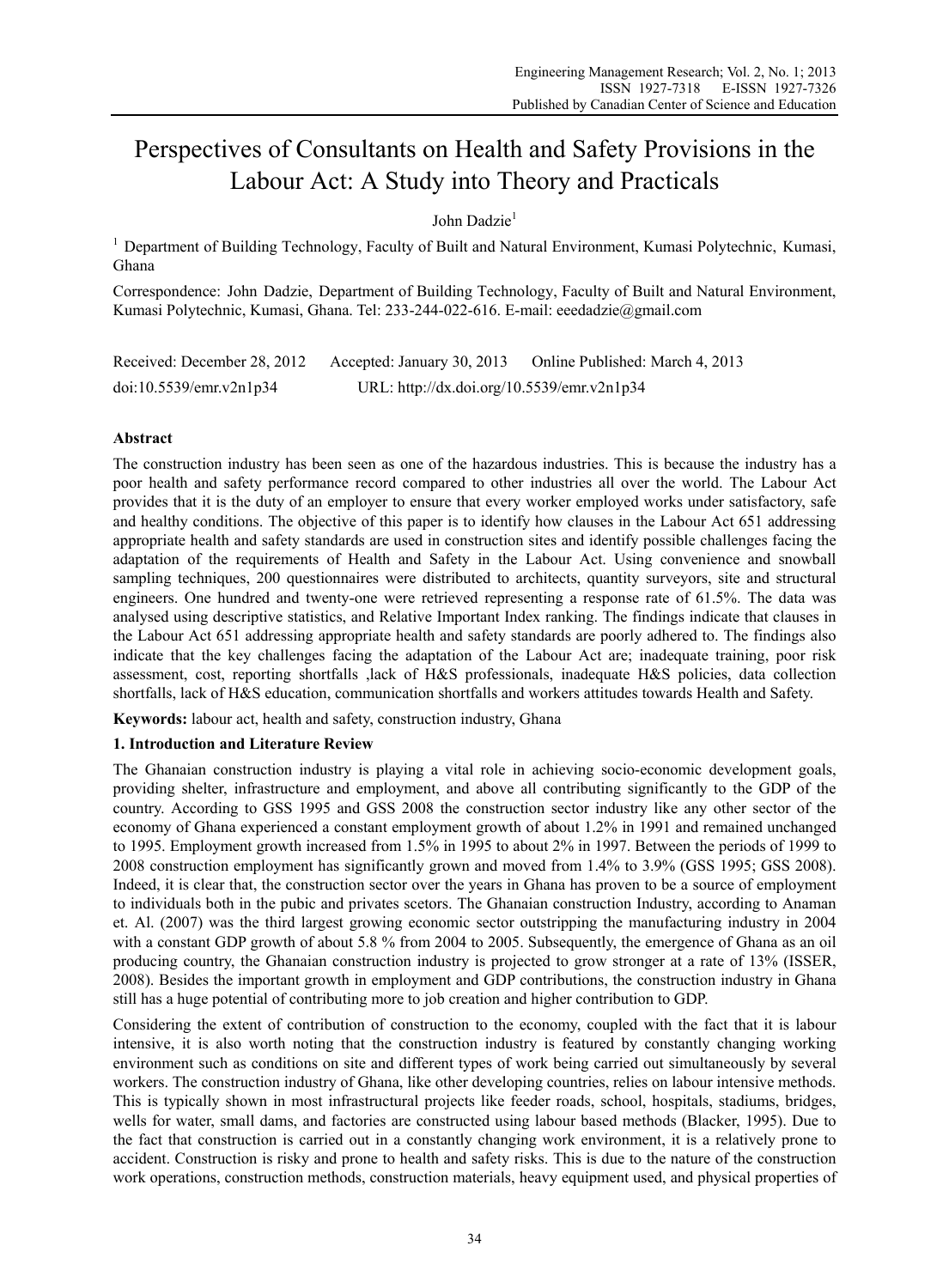the construction project itself. Indeed, based on the world statistics, the accident rate in the construction industry is almost three times higher than that of the manufacturing sector Sengupta, (1999). Armstrong (2006) also states that, thousands of people are killed at work every year and several hundred thousands more are injured or suffer ill-health. It is also estimated that apart from the pain and misery caused to those directly or indirectly concerned, the total cost to employers of work-related injury and illness exceed £4 billion a year. According to Haslam (2005), construction is widely regarded as an accident prone industry. In Ghana, it was reported that the construction industry recorded 902 accident cases comprising 56 fatal accidents in 2000 and 846 non-fatal accidents (Danso, 2005). In that same report, Danso (2005) indicated that Kumasi (the regional capital of Ashanti) alone recorded 124 construction accident deaths from 1999 to 2004. Furthermore, Laryea and Mensah (2010) in their study revealed a poor state of health and safety on Ghanaian construction sites.

In Ghana, the Labour Act, 2003 (Act 651) has been passed which seeks to address among other issues, Health and Safety problems and also prevent whenever possible accidents on various construction sites. These provisions of the Act, if complied with will go a long way at curbing the problems associated with Health and Safety in Ghana. Thus this research paper seeks to identify how the health and safety provisions in the Labour Act 2003, Act 651 are practically practiced on construction project sites in Ghana. Furthermore, to identify possible challenges hindering adherence to the provisions in the Act.

#### *1.1 History of Health and Safety in Ghana*

It has been the case and still remains so that governments have focused on raw material production through foreign companies using a mixture of foreign skilled and unskilled local labour. So many years ago, production methods created work related hazards which needed to be managed .This therefore led to the passage of the Factories Ordinance in 1952 to provide a code of protection for most production workers. The law was implemented in the mining industry where workers were exposed to serious hazards to their health (Kheni et al, 2008). According to Dumet (1993), occupational health and safety was neglected by Government and mining companies resulting in high mortality rates among migrant workers. Key government institutions such as Komfo Anokye and the Korle Bu Teaching Hospitals under the Ministry of Health were not equipped with modern occupational health unit at the time to deal with cases that are brought from the industries. These brought about agitations for better hospital facilities to help handle such cases. Currently these hospitals have managed to make provisions in their occupational health units to better deal with accidents due to falls, electrocution, cuts etc.

#### *1.2 Health and Safety Institutions*

The activities of many government ministries and other organisations affect the construction industry of Ghana. Public institutions may interact directly with the industry by regulating its activities or act on behalf of government as financiers, suppliers, regulators, clients, or paymasters (Edmonds and Miles 1984). Non-governmental organisations, which significantly influence the activities of the industry, include trade unions, employers' organisation, private clients, donor agencies, professional institutions, research institutions, and private educational institutions. To date, two government ministries have had direct responsibility over activities of construction businesses in Ghana and have had total control of implementation of state policy in the construction sector (Kheni et al, 2008).The key Ministry with respect to these is the Ministry of Roads and Transport. The Ministry of Roads and Transport is responsible for the road sector of the economy and has under it, the Ghana Highways Authority, Department of Urban Roads (DUR) and Department of Feeder Roads. The other is the Ministry of Water Resources, Works and Housing which is responsible for policy development and implementation in respect of works, housing, water supply, sanitation and hydrology, and oversees the activities of building contractors. Generally, physical developments, such as roads, stadia, hospitals, schools churches and housing are normally undertaken, after the relevant state agencies or departments certify and conclude that the project meets the requirements stipulated within the planning and building regulations of Ghana. The Ghana Government conditions of contract delegates all health and safety issues to the client and contractor whereas environmental concerns to be addressed by the Environental Protection Agency (EPA) .The Labour and the Factory Inspectorate Departments handle labour issues and other issues relating to employment as well as accidents from construction sites and other production units in the country. However, the Ministry of Health, through its Occupational Health Units is responsible for occupational health issues (Kheni, 2008).

#### *1.3 Overview of the International Labour Organisation*

The International Labour Organization (ILO) as a specialized agency of the United Nations was established in 1919 with the sole objective of protecting Human Rights of workers and to promote decent work for all races. The ILO, as part of it works, drafts and adopts conventions, and makes the needed recommendations to its member states. In view of this, ILO provides acceptable standards, among other things, to all member states who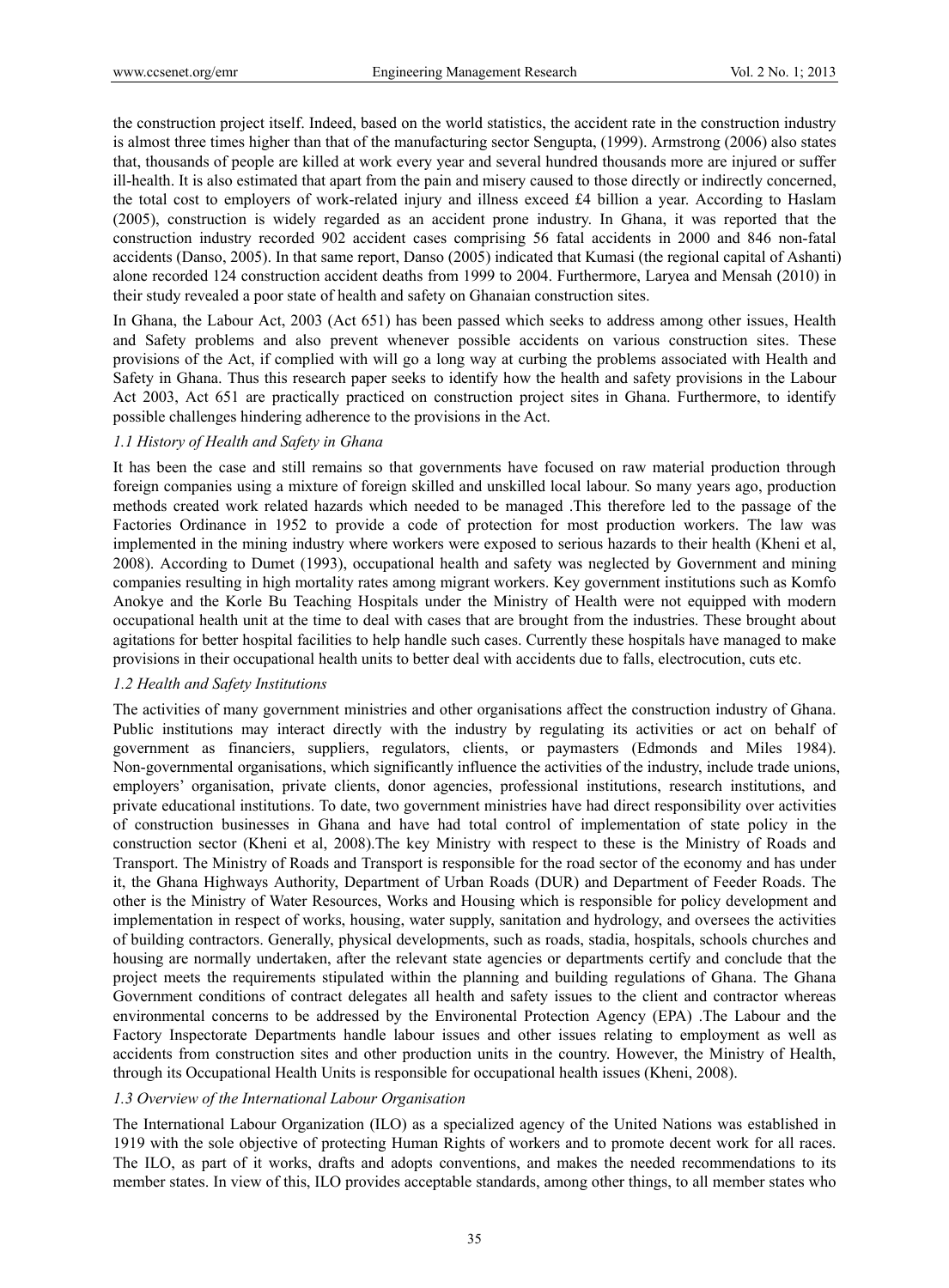have adopted and pledged to respect and promote human rights. Consequently, in 1988, the Health and Safety in Construction Convention (No. 167) and its associated Recommendations (No. 175) were adopted to serve as blue print legislations and polices of member states' health and safety concerns. The enactment of the law on occupational health and safety in the construction industry was necessary to reflect the broad approach in tackling the health and safety problems in the construction industry. Therefore, complementing this law is the ILO Code of Practice on Health and Safety on Construction sites which was also approved in 1992.

## *1.4 The Code of Practice on Health and Safety on Construction Sites (ILO 1992)*

Generally, a code of practice is a set of rules according to which people in a particular profession are expected to behave or practice. The ILO's Code of Practice on Health and Safety on Construction site provides guidelines in the implementation of the Health and Safety practice on construction sites for all workers. The document outlines the steps that have to be taken, such as the provision of adequate welfare facilities, personal protective equipment appropriate for a job and maintenance of safe working environment for all workers on site. Key portions of the code relevant to this study are welfare facilities, sanitary facilities, washing facilities , cloakroom, drinking water, facilities for food and drink, and personal protective equipment and clothing.

#### *1.5 Health and Safety Legislation in Ghana*

#### 1.5.1 The Labour Act

Health is a sound state of the body and mind of people from illness resulting from the materials, processes or procedures used in the workplace, while safety is the protection of people from physical injury (Hughes et al, 2008). Due to this Part XV of the Labour Act, 2003 (Act 651) which relates to the health and safety and environment of workplaces provides that:*"It is the duty of an employer to ensure that every worker employed by him or her works under satisfactory, safe and healthy conditions"*

This means the employer should provide and maintain the workplace, plant and ensure the work is safe and without risk to the health of all workers including casual workers. Further, the employer should provide the necessary information, instructions, training and supervision, taking into account the age, literacy level and other circumstances of the worker to ensure, so far as it is reasonably practicable, the health and safety at work of other workers engaged on the particular work. The Act further provides that:

*"It is the obligation of every worker to use the safety appliances, fire-fighting equipment and personal protective equipment provided by the employer in compliance with the employer's instructions".* 

- *An employer shall not be liable for injury suffered by a worker who contravenes subsection (3) where the injury is caused solely by non-compliance by the worker.*
- *An employer who, without reasonable excuse, fails to discharge any of the obligations under subsection (1) or (2) commits an offence and is liable on summary conviction to a fine not exceeding 1000 penalty units or to imprisonment for a term not exceeding 3 years or to both.*

#### 1.5.2 Factories, Offices and Shop Act of 1970

The Factories, Offices and Shop Act 1970 is detailed to be preventive measures to health and safety in general. This Act caters for factories, offices, shops, ports, and construction. The Act provides for the minister for manpower, development and labour to make regulations in respect of construction works to address specific hazards including imposing duties on persons in respect of the hazards. According to this Act, every contractor or employer shall comply with the requirements designed to ensure the health, safety and welfare of all persons engaged in building operations on building construction sites. Furthermore, it provides that adequate and suitable accommodation in the form of canteen must be provided by the contractor to contain tables and seats or benches for taking meals, with facilities for boiling water. Where the employer or contractor has more than ten persons in his employment on a site, adequate facilities for heating food must be provided as well as drinking water. On the provision on first-aid, the Act states that employers provide first-aid room properly constructed and accessible to workers during working hours (Kheni, 2008).

#### 1.5.3 The Workmen's Compensation Law

The first Ordinance on health and safety was the Workmen's Compensation Ordinance, 1940 (No. *52 )*which came into force on the 1<sup>st</sup> July, 1942 as the Workmen's Compensation Ordinance (Cap.94). Another important provision of the Ordinance of 1954 was that which gave the Minister responsible for Labour the power to extend the scope of the Ordinance to occupational diseases. This was followed by the Workmen's Compensation (Amendment) Act, 1961 (Act *53).* It further provided for compensation for disfiguring and other social injuries to workmen. In 1963, a new law was enacted (Workmen's Compensation Act 1963).In 1966, the Act was further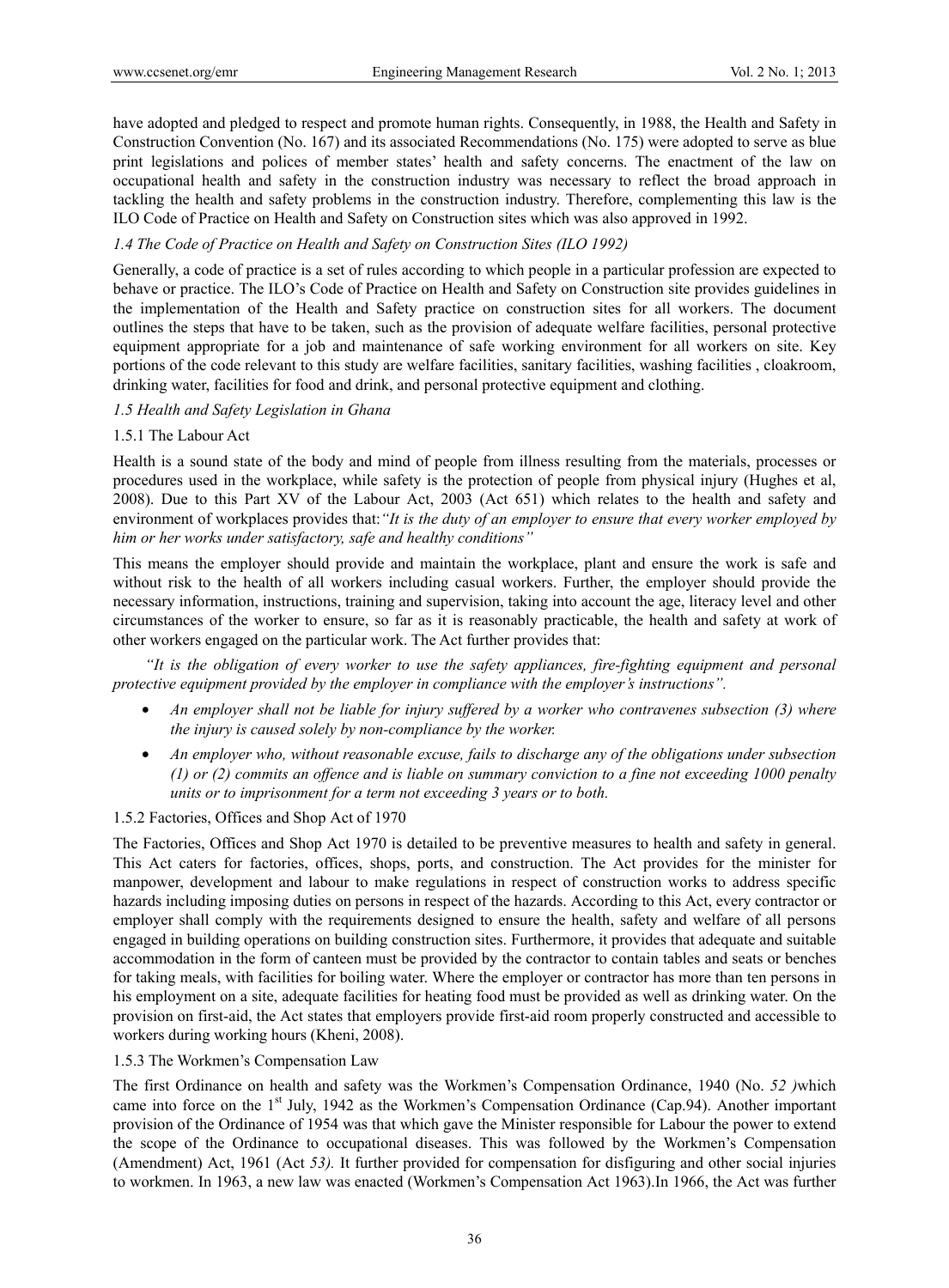amended by the Workmen's Compensation Act, 1963 (Amendment) Decree, 1966 (N.L.C.D. 86) by substituting a new section 15 for section 15 so as to clarify the effect of the amendments carried out by the Workmen's Compensation (Amendment) Act, 1965 (Act *295).* This Decree repealed Act 295.This was later repealed by the Current Workmen's Compensation Law 1987 (PNDCL 187).The Act provides that the employer is required to bear the hospital expenses of the injured worker. The Workmen's Compensation Act 1987 imposes employer liability to pay compensation to employees incapacitated by accidents arising out of and in the course of their employment. Compensation payment to accident victims is independent of negligence on the part of employer or fellow-worker (Kheni, 2008).

## **2. Research Methodology**

A thorough literature review was done and also expert opinions from industry were taken, through which a number of challenges hindering the implementation of the Labour Act provisions were identified in the Ghanaian construction industry. In all, twenty (20) challenges were finalized and made part of the survey questionnaire. A questionnaire was developed to identify from the perspective of consultants challenges facing the implementation of Health and Safety provisions in the Labour Act in the Ghanaian construction industry. The questionnaire was divided into three parts. The first part requested background information about the respondents. The second part concentrated on the provisions in the Labour Act and finally the last part identified challenges facing the implementation of the H&S provisions in the Labour Act of Ghana. Before distributing the questionnaire, a small pilot study was conducted using 15 experienced consultants,(i.e.5 architects,5 quantity surveyors and 5 engineers) because of their in-depth understanding and knowledge in construction. The main purpose of the pilot study was to verify the completeness of the questionnaire in capturing the challenges relevant for the Ghanaian construction industry. All the respondents agreed that the questionnaire was sufficient to capture the provision and challenges facing the implementation of the Labour Act. The sampling method used in this study was convenience and snowball sampling. This sampling comes under the class of non-probability sampling techniques. This method of sampling is preferred when it is difficult to get response from sample elements selected at random (Sekaran, 2000). This sampling method enabled the author to obtain a large number of completed questionnaires quickly and economically. The questionnaires were distributed to targeted architects, quantity surveyors and engineers of registered firms in the Ashanti and Greater Accra, Brong Ahafo and Western regions of Ghana. These consultants have registered with their professionals institutions in Ghana. That is, Ghana Institute of Architects (GIA), Ghana Institution of Surveyors (GhIS) and Ghana Institute of Engineers (GIE) and Charted Institute of Building. Two hundred sets of questionnaires were distributed to potential respondents at all levels in their organizations within the construction industry between September 2011 to March 2012. Of the 200 questionnaires, 121 sets (61.5%) were fully completed and returned over the 6 months period. This was considered adequate for the analysis based on the assertion by (Moser & Kalton, 1971). The respondents were asked to rank the individual challenges hindering the implementation of the Labour Act Health and Safety provisions based on frequency of occurrence according to their own judgment and local working experience in the Ghanaian construction industry. A Likert scale of 1–5 was adopted for the ranking processes. To facilitate the analysis of the responses, the Likert scale of 1 -5,where 'Always'—5, 'Mostly'—4, 'Sometimes'—3, 'Seldom'—2 and 'Never'—1.

#### **3. Results and Discussion**

#### *3.1 Profile*

Consultancy firms with certain amount of experience were considered. Those with between 5-10 years, 10-20 years and above 20 years of working experience show the extent of contribution they have committed to the construction industry. Overall, engineers comprised of 25%, architects contributed 42% and quantity surveyors constituted 33%. In all 70% engineers held Bachelor's degrees and other higher qualifications and have worked for over ten years. Close to another 70% of quantity surveyors had first degree with the remaining 30% holding Higher National Diploma (HND) certificates with over 8 years of working experience. Thirty-five percent of the quantity surveyors held Higher National Diploma (HND) certificates and 75% of the architects held postgraduate diploma. The results also showed 65% of engineers had worked with DIKI and D2K2 contractors. Also 67% of quantity surveyors had worked with DIKI and D2K2 contractors and 75% of architects had worked with both DIKI and D2K2 contractors.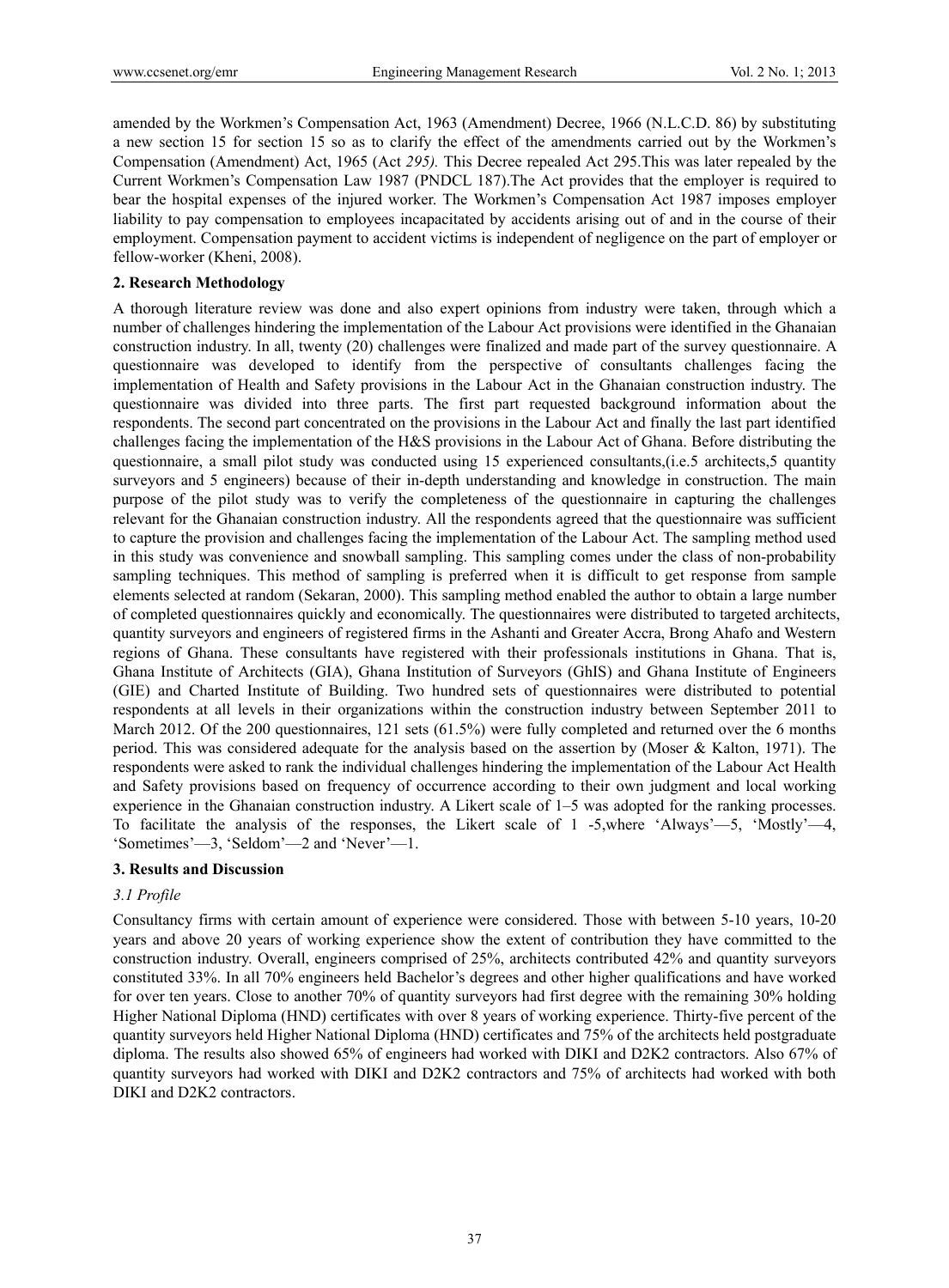#### *3.2 Compliance with H&S Provisions in the Labour Act of Ghana*

| Labour Act H&S Provisions     | Appreviations | $\%$ Yes | $\%$ No | %Sometimes |
|-------------------------------|---------------|----------|---------|------------|
| Personal Protective Equipment | <b>PPE</b>    | 29       |         | 62         |
| Clean Water                   | <b>CW</b>     | 31       | 58      | 11         |
| Presence of Safety Officer    | <b>PSO</b>    | 21       | 62      | 17         |
| Health and Safety Training    | <b>HST</b>    | 22       | 55      | 23         |
| Provision of First Aid        | <b>PFA</b>    | 60       | 31      | 9          |
| First Aid Training            | <b>FAT</b>    | 19       | 56      | 25         |
| Warning Signs on Site         | <b>WSS</b>    | 26       | 65      | 9          |
| Site Inspection Checks        | <b>SIC</b>    | 33       | 55      | 12         |
| Toilet/Washing                | T/W           | 8        | 37      | 55         |
| Storage Room                  | <b>SR</b>     | 64       | 33      | 3          |
| Changing Room                 | CR.           | 64       | 20      | 16         |
| Cleaning /Drying Room         | C/DR          | 11       | 66      | 23         |

Table 1. Percentage of respondents on Compliance with H&S provisions in the Labour Act of Ghana



Figure 1. Compliance with H&S provisions in the Labour Act

Table 1 and Figure 1, show that 62% of the respondents agreed that they have supervised sites where sometimes Personal Protective Equipments (PPE) have been provided by contractors. However 9% indicated that they have supervised sites where Personal Protective Equipments(PPE) were not provided with 29% mentioning that they have observed PPE provided by contractors to their workers. With respect to response on the supply of clean drinking water on the sites 11%, 58% and 31% of respondents stated sometimes, no and yes respectively. According to the respondents, workers buy sachet water themselves for drinking. Even where the contractors supply water, it is mostly not all the time. On the presence of a safety officer, 17% of the respondents said sometimes, 62% said no whereas 21 said yes. However, safety issues on site are normally left under the care of supervisors and foremen.

23%, 55% and 22% for sometimes, no and yes respectively of the respondents mentioned that health and safety trainings were organized by contractors. Again table 1 and Figure 1 show that 9% of the respondents agreed that they have supervised sites where sometimes, First Aid Provisions have been provided by contractors. However 31% indicated that they have supervised sites where First Aid Provisions were not provided with 60% mentioning that they have observed the provision of first aid on construction sites. 25% of the respondents mentioned that they sometimes observed on sites contractors providing first aid training, 56% also stated that they did not observe first aid training orgainsed by contractors on sites.However, 19% of the respondents did say that they have observed contractors providing first aid training.

Table 1 shows that 65% of the respondents stated that contractors do not provide warning signs on sites they have supervised. However 9% indicated that they have sometimes seen warning signs on their sites and the remaining 26% also stating that they have observed on sites under their supervision as consultants, warning signs positioned at vantage points by contractors. On the issues of site inspection checks, 55% of the respondents said no, 33% said yes and the leaving 12% of the respondents who stated that they sometimes identified sites inspections checks on sites they visited. With respect to toilet and washing facilities provisions in the Labour Act of Ghana,37% of the respondents said no ,they did not observe on sites they visited toilet and washing facilities,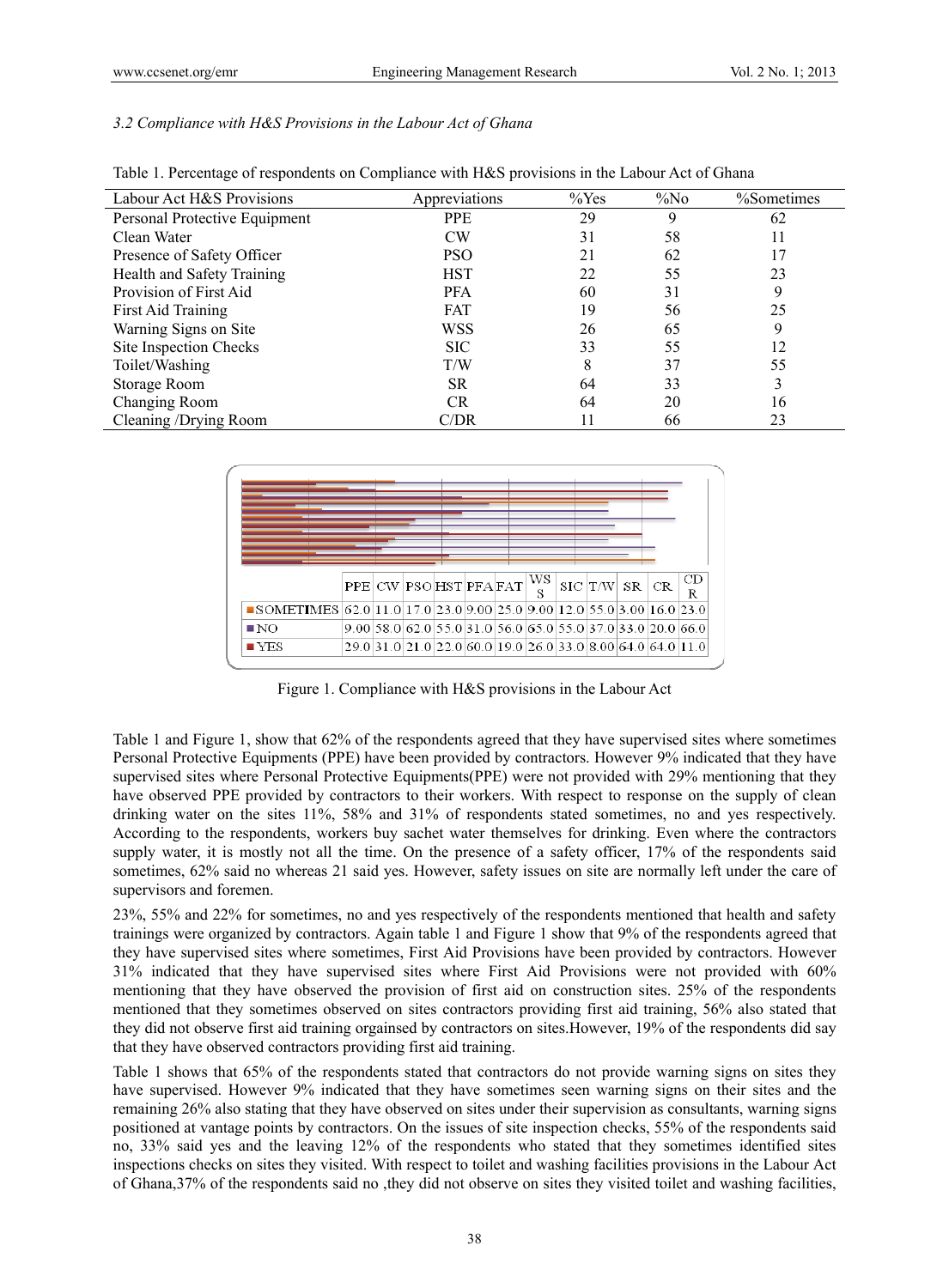however 55% stated that they sometimes observed on sites toilet and washing facilities.8% did state that they have seen toilet and washing facilities on sites visited.

The need for the provision of a storage room on site cannot be underestimated. 64% of respondents mentioned that there were storage rooms, 33% of the respondents however said that there were no storage room with the remaining 3% stating that sometimes they observed on sites visited storage rooms. Again table 1 shows that 64 % of the respondents agreed that they have supervised sites where changing rooms for workers have been provided by contractors for their workers. However, 20% of the respondents indicated that they have supervised sites where changing rooms for workers were not provided.16% mentioned that they have sometimes observed the provision of changing rooms by contractors for their workers. Concerning cleaning /drying rooms 66% of the respondents mentioned that they did not observe that on any construction site under their supervision.11% of the respondents agreed that they have observed a cleaning/ changing rooms at sites under their supervision and finally 23% said they sometimes observed the provision of cleaning and drying rooms on sites they supervised.

Generally these findings contradict some key aspects of the provisions in the Labour Act.It is however clear that, for employers, the training of workers in safety norms and appointment of safety officer on sites is a kind of proactive measures for preventing accident on site (Danso, 2010). Also the Labour Act 2003 requires the employer to "*provide the necessary information, instructions, training and supervision having regard to the age, literacy level and other circumstances of the worker to ensure, so far as is reasonably practicable, the health and*  safety at work of those other workers engaged on the particular work". These necessary provisions have not been followed with key aspects not provided on sites. According to Kheni, (2008), this unfortunate situation leads to lower motivation on the part of owner/managers to manage the health and safety aspects of the construction sites compared with when there is strict implementation of inspections and fines that are high enough to deter potential abusers of health and safety law.Inspite of all these shortfalls the Labour Act further provides that "*it is the duty of the employer to supply and maintain at no cost to the worker adequate safety appliances, suitable fire-fighting equipment, personal protective equipment, and instruct the workers in the use of the appliances or equipment*".Although not all the provisions were not provided on site, some aspects such as first aid equipment facilities were found on most site by respondents.This information shows that most construction companies are aware of occupational hazards and therefore provide first aid facilities as suggested by Laryea and Mensah (2011) that, there should be adequate first aid and first aider(s) on construction sites in Ghana. Laryea and Mensah (2011) recommended that standard site rules and hazard signs should be displayed on construction sites in Ghana as required by the Labour Act 2003.

*3.3* C*hallenges Facing the Implementation of Health and Safety Requirements of the Labour Act*

| Challenges                              | Relative Important Index(RII) | Rank             |
|-----------------------------------------|-------------------------------|------------------|
| Cost                                    | 0.759                         | 9 <sup>th</sup>  |
| Technology shortfalls                   | 0.704                         | 14 <sup>th</sup> |
| Employees resistance                    | 0.707                         | 13 <sup>th</sup> |
| Lack of H&S education                   | 0.807                         | 7 <sup>th</sup>  |
| Ignorance                               | 0.729                         | $12^{th}$        |
| Site Location                           | 0.637                         | 17 <sup>th</sup> |
| Site conditions                         | 0.674                         | $15^{\text{th}}$ |
| Culture                                 | 0.582                         | 18 <sup>th</sup> |
| Religion                                | 0.482                         | 19 <sup>th</sup> |
| Working environment                     | 0.659                         | $16^{\text{th}}$ |
| Weather condition                       | 0.659                         | $16^{\text{th}}$ |
| Inadequate H&S Policies                 | 0.819                         | $5^{\text{th}}$  |
| Reporting shortfalls                    | 0.756                         | $10^{\text{th}}$ |
| Communication shortfalls                | 0.778                         | 8 <sup>th</sup>  |
| Data Collection shortfalls              | 0.811                         | $6^{\text{th}}$  |
| Inadequate training                     | 0.848                         | 1 <sup>st</sup>  |
| Poor risk assessment                    | 0.837                         | 2 <sup>nd</sup>  |
| Workers attitudes                       | 0.822                         | 3 <sup>rd</sup>  |
| Lack of Health and Safety professionals | 0.819                         | $4^{\text{th}}$  |
| Audit and review                        | 0.733                         | $11^{th}$        |

|  | Table 2. Ranking on challenges facing the implementation of health and safety requirements |  |  |  |  |  |  |
|--|--------------------------------------------------------------------------------------------|--|--|--|--|--|--|
|--|--------------------------------------------------------------------------------------------|--|--|--|--|--|--|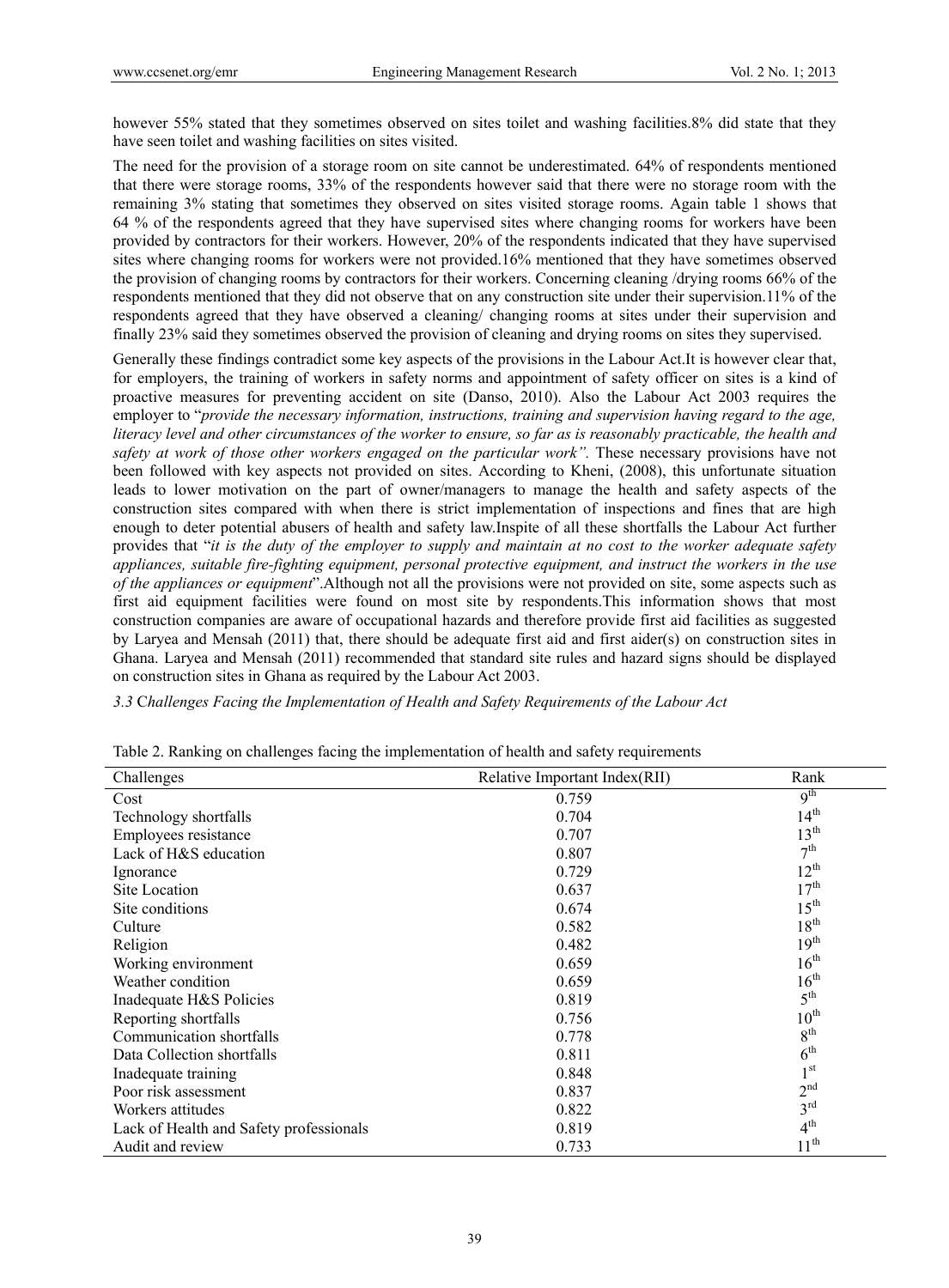

Figure 2. Challenges facing the implementation of health and safety requirements

### *3.4 Highly Ranked Challenges*

Table 3. Highly ranked challenges facing the implementation of health and safety requirements

| Challenges                              | Relative Important Index(RII) | Rank             |
|-----------------------------------------|-------------------------------|------------------|
| Inadequate H& S training                | 0.848                         | 1 <sup>st</sup>  |
| Poor risk assessment                    | 0.837                         | 2 <sup>nd</sup>  |
| Workers attitudes                       | 0.822                         | $3^{\text{rd}}$  |
| Lack of Health and Safety professionals | 0.819                         | $4^{\text{th}}$  |
| Inadequate H&S Policies                 | 0.819                         | 5 <sup>th</sup>  |
| Data Collection shortfalls              | 0.811                         | $6^{\text{th}}$  |
| Lack of H&S education                   | 0.807                         | 7 <sup>th</sup>  |
| Communication shortfalls                | 0.778                         | 8 <sup>th</sup>  |
| Cost                                    | 0.759                         | 9 <sup>th</sup>  |
| Reporting shortfalls                    | 0.756                         | $10^{\text{th}}$ |

Based on the ranking, the ten most important challenges affecting the implementation of the Health and safety requirements in the Ghanaian Construction industry as perceived by respondents were: Inadequate H&S training (RII = 0.848), poor risk assessment (RII = 0.837), workers attitude (RII = 0.822), lack of H&S professionals (RII  $= 0.819$ ), lack of H&S policies (RII = 0.0.819), data collection shortfalls (RII = 0.811), lack of H&S education  $(RII = 0.807)$ , communication shortfalls  $(RII = 0.778)$  cost  $(RII = 0.759)$ , reporting difficulties  $(RII = 0.756)$ .



Figure 3. Highly ranked Challenges facing the implementation of health and safety requirements

The rankings indicate that contractors face challenges in training  $(RII = 0.848)$ , of their workers on health and safety procedures as required by the Labour Act 2003. This is in line with Danso (2010) that 60% of building contractors in the Kumasi Metropolis do not provide welfare facilities and safety materials to casual workers. The findings also indicate that first-aid equipments, safe drinking water, sanitary facilities, provision of personal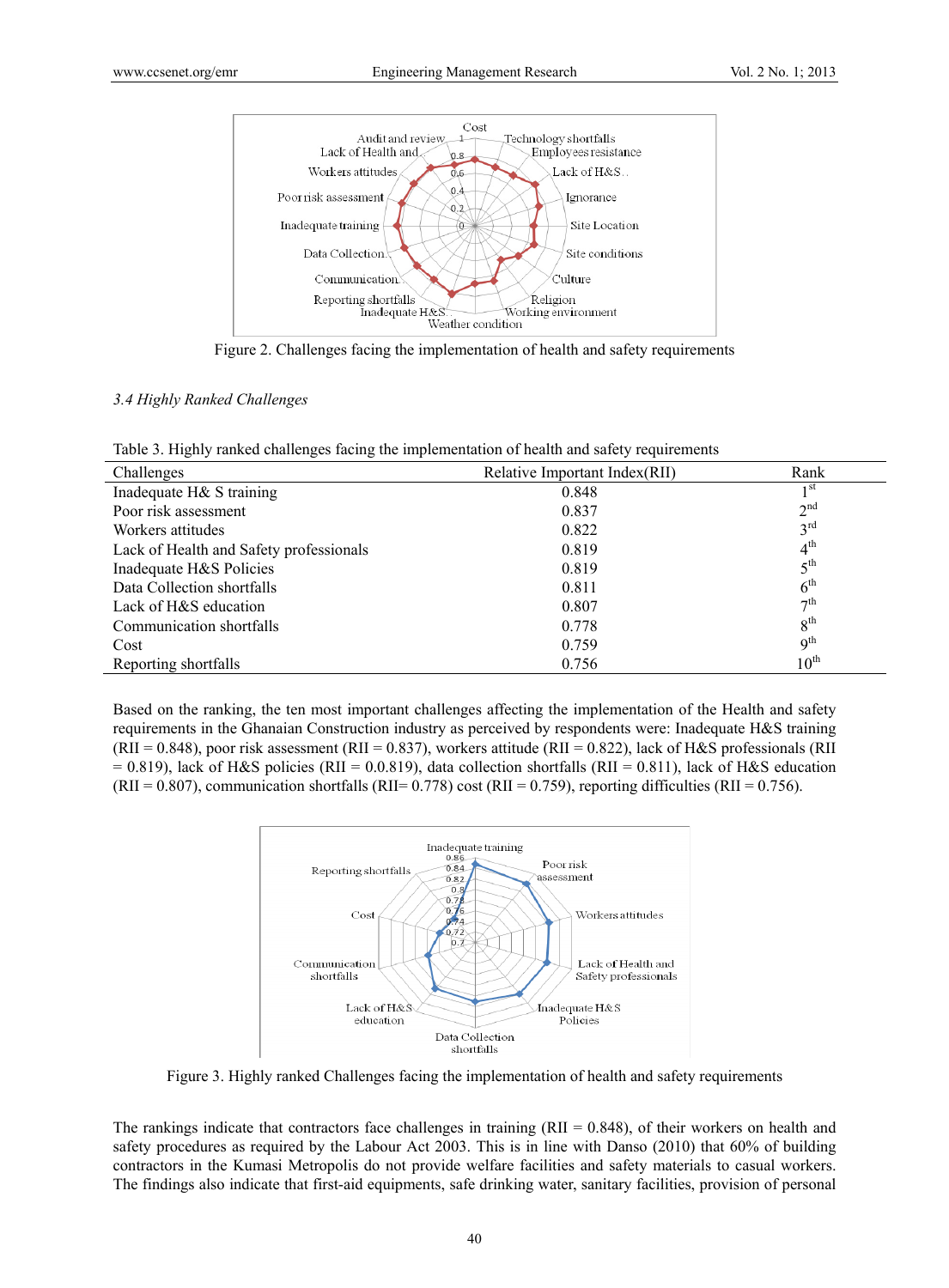protection equipment (PPE) and training of casual workers on safety procedures, were the measures needed for addressing the occupational health and safety issues confronting casual workers on construction sites. Kheni (2008) further indicates that worker involvement in health and safety, training in health and safety, and health and safety committees, could minimize accidents on construction sites.

Poor risk assessment was second on the ranking with RII of 0.837. According to ILO code of practice Geneva, International Labour Office (1992), "*The employer should make arrangements for the identification and assessment by competent persons of health hazards presented by the use of different operations, plant, machinery, equipment, substances and radiations at the construction site and take appropriate preventive or control measures against the identified health risks in conformity with the national laws and regulations."* However, most construction firms in Ghana face this challenge and for that matter end up not providing them at all.

Next on the ranking is workers attitude with RII of 0.822. Kheni (2008) posits that, certain times of the year are noted to be extremely hot and this encourages workers on site to work without wearing personal protective equipment. Controlling workers' attitudes during such periods can therefore be difficult at these times of the year. Thunderstorms are common between the months of June and August and measures had to be taken to safeguard workers health and safety. Truly speaking, individual characteristics of workers were seen to be a major problem in the management of health and safety. The habits frequently cited were alcohol consumption and smoking of hemp (cannabis). It was therefore not surprising that attitude of workers towards health and safety was among the topmost challenges facing construction firms in the implementation of Health and Safety requirements of the Act.

Another challenge confronting the construction industry is lack of professionals vested in health and safety with a RII of 0.819. Of all the sites visited, only one (1) had qualified safety officer which goes to buttress the fact that health and safety professionals are not many in the construction industry. Kheni (2008), mentions in his study that there is equally a shortage of health and safety professionals with training in occupational health and safety. Many SMEs, in carrying out work in locations far from the national capital, found that transport cost and accommodation expenses for bringing a health and safety professional to their site can be prohibitively high, even if the fees for providing training is affordable. He cited one of the owner/managers lamented on the problem of qualified safety professionals:

"*There are few safety professionals in this country and the workload they have will not permit them to do site visits or safety training. If one is fortunate to have a qualified site manager then he/she does the safety training with help of health personnel of the Ghana Health Service. Health education is free and there are qualified nurses in every district and even sub-district who can give health education. But safety officers are a problem; my region has no office of the Factory Inspectorate Department"* Kheni, (2008). Fifth on the ranking was lack of policies with a RII of 0.819. Danso (2010) observed that although no comprehensive data on the above issues exist in Ghana, especially in the construction sector, given the similarities in the construction industries in those developing countries such as Tanzania, Kenya, South Africa, there is little doubt that the trends observed might be different in Ghana. Furthermore, Kheni (2008) posits that while health and safety policies may be required as a condition for award of contract, their actual implementation is unsatisfactory. Clients requiring contractors to have health and safety policies also require them to document method statements, carry out health and safety inductions and health education. Thus, the economic and social behaviour of both employers and workers, together with the available legislation and policies on occupational health and safety set the agenda for developing a framework to evaluate the situation in Ghana.

#### **4. Conclusions**

Implementation of provisions in the Labour Act in the Ghanaian construction industry has been bedeviled with challenges and needs a paradigm shift. The results of the study provide evidence on the level of adherence and implementation of the provisions as well as challenges facing the Health and Safety provisions in the Labour Act. Here, Relative Important Index (RII) has been used to identify the underlying factors that could be responsible for the poor adherence to the health and safety provisions in the Labour Act of Ghana. The findings suggest that the challenges affecting the adherence to the health and safety provisions in the Labour Act of Ghana are: lack of health and safety training for workers , poor risk assessment , workers attitude towards health and safety , inadequate health and safety professionals , health and safety policies , inadequate data collection systems , lack of Health and Safety education in various institutions , communication difficulties, cost of providing and maintaining health and safety on sites and ,accident reporting shortfalls . Again, the results of the study provide enough evidence to show that the level of compliance to the provisions in the Labour Act of Ghana is poor. This is because findings of the study show that most health and safety provisions in the Labour Act are not adhered to and practiced as such.